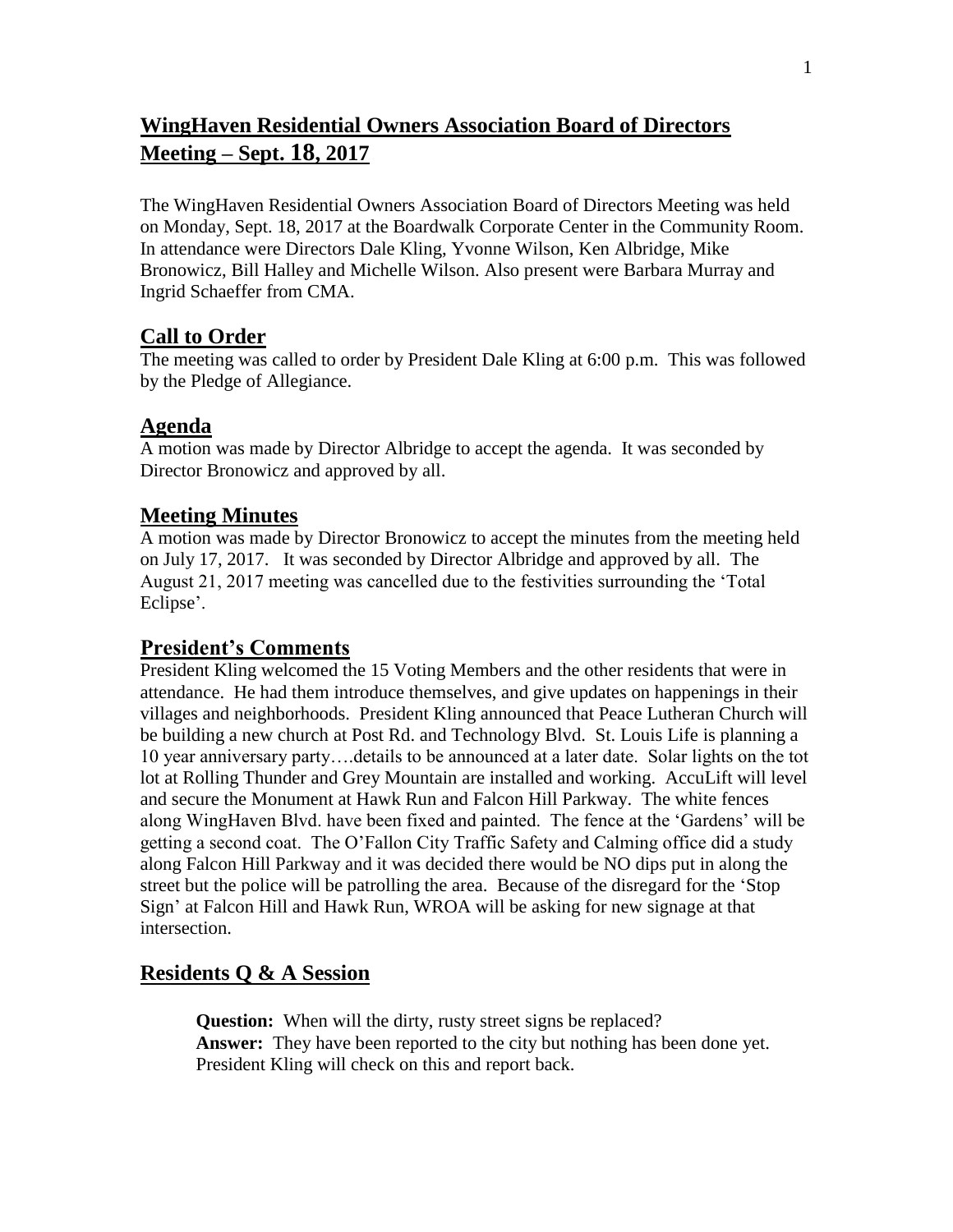#### **Treasurer's Report**

Director Albridge reported that our total income thru August was \$542.6K. Our overall operational expenses through August were \$425.9K and should end the year with expenses between \$540K and \$550K. Electricity continues to come in under average. Community Events has projected expenses to come in between \$25K and \$30K for the year. We have incurred Maintenance expenses of \$1.8K so far this year. Grounds expenses through August were \$89K and we will continue to watch this area because of aging infrastructure. Our current cash position is \$162.2K. We continue to look forward to a good year for WingHaven. As always, any questions can be emailed to Director Albridge. His email address is listed on the WROA website….www.wroa.info.

#### **Committee Reports**

**WingHaven Events –** there will be a Winter Pub Crawl, date to be announced later. On Sept. 30, 2017 there will be a 5K run. The final event for this year will be held on Oct. 7, 2017. There will be a band, bonfire and smores. Trunk or Treat will take place on Oct. 21, 2017 from 12:30-3:30 p.m. at the MidWest Bank parking lot.

**Architectural –** Director Albridge reported there were seven requests and the committee approved all seven.

**Grounds –** No report

**Beautification –** the Board needs to budget for watering around the monuments for next year OR plan on replacing the shrubs every year. Michelle will check the landscaping at all of the circles and get a proposal from Runyon to keep beautifying the areas. Runyon presented two proposals for landscaping throughout the area and a motion was made to approve them.

 **MOTION – –** President Kling made a motion to approve Runyon Landscaping proposal #7981 in the amount of \$2215.95 and proposal #7975 in the amount of \$980.00 for replacing and removing shrubs. It was seconded by Director Halley and approved by all.

**Neighborhood Watch Report** – it was reported that vandalism is down in the area. It was reported that the electrical panels are hard to get locked up at both the pavilion and amphitheatre.

#### **Management Report**

Since July, eighty violation letters were sent out. Seventeen residents are with the attorney. Total fees that have been collected since the last meeting in July 2017 are \$2973.31. In August 2017, 136 late notices were sent out, and thirty three reservations have been made for the pavilion. CMA will send a letter to all nine homeowners on Cypress Trail to let them know that the trees along Timber Meadows Parkway are on their property and they need to maintain them.